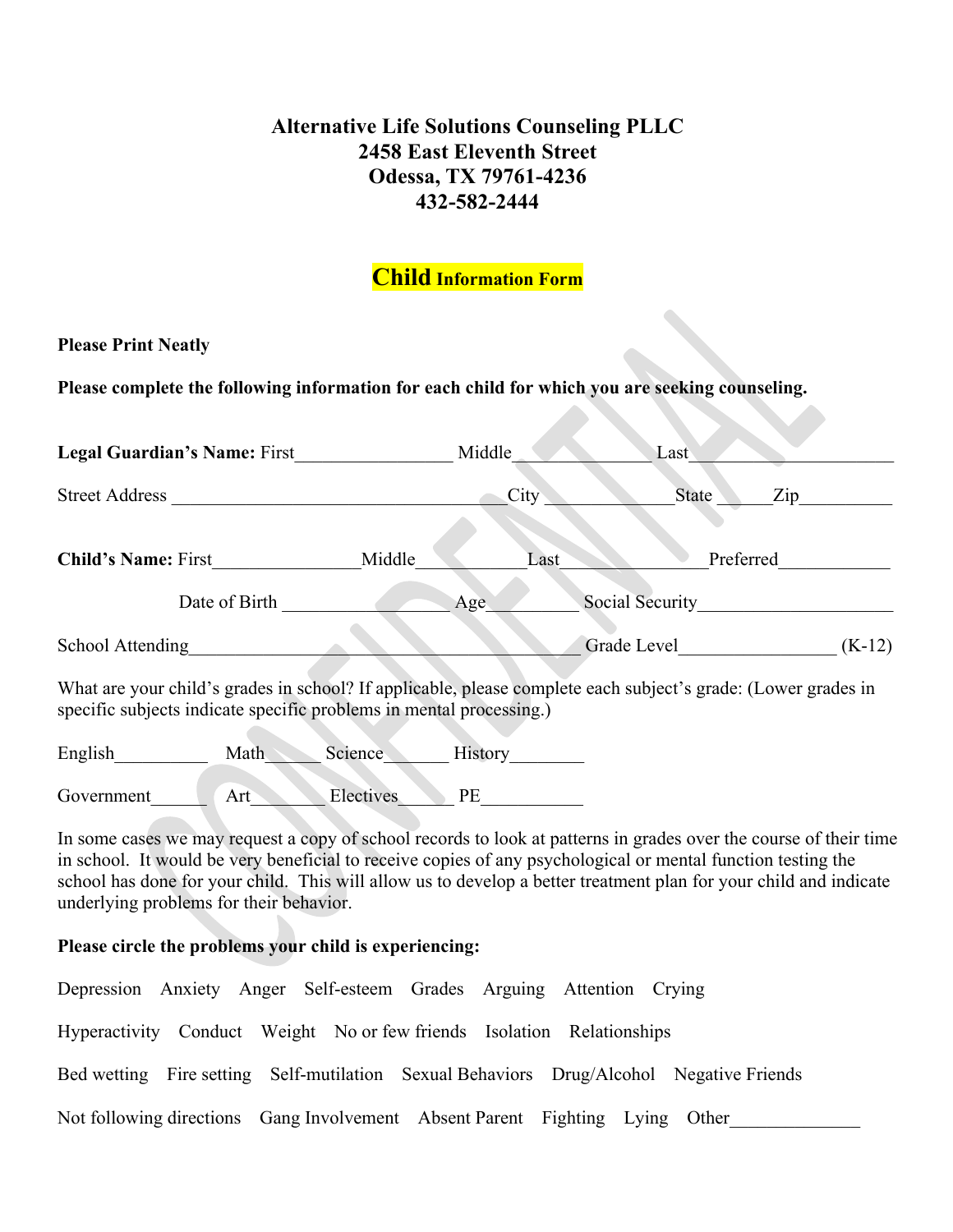| Does your child have any of the following problems? (Check all that apply.)                                                                                               |
|---------------------------------------------------------------------------------------------------------------------------------------------------------------------------|
| Talks out of turn<br>Can't focus during board games                                                                                                                       |
| Interrupts others while talking<br>Can't stay in seat<br>Loses homework or supplies<br>Does not complete tasks                                                            |
| Does not focus in class<br>Forgets what he/she is doing                                                                                                                   |
| Forgets to turn in schoolwork<br>Sits and stares into space                                                                                                               |
| Talks about several things at once<br>Does not seem to be listening                                                                                                       |
|                                                                                                                                                                           |
| If your child does not live in the same residence as both biological parents, please indicate if parents<br>share custody and visitations answer the following questions: |
| What is the current visitation schedule:                                                                                                                                  |
| Which of the following apply to your child: has step-mother<br>has step-father?                                                                                           |
| Does your child want to go to the visitations? Yes No                                                                                                                     |
| Does the other biological parent live in the same city as your child? Yes<br>N <sub>o</sub>                                                                               |
|                                                                                                                                                                           |
| What is <b>your</b> relationship like with the other biological parent?                                                                                                   |
| What is <b>your</b> relationship like with the step-parent?                                                                                                               |
|                                                                                                                                                                           |
| What is your child's relationship like with his other biological parent?                                                                                                  |
| What is your child's relationship like with the step-parent living with you?                                                                                              |
|                                                                                                                                                                           |
|                                                                                                                                                                           |
| What is your child's relationship like with the other parent's spouse?                                                                                                    |
|                                                                                                                                                                           |
|                                                                                                                                                                           |
|                                                                                                                                                                           |